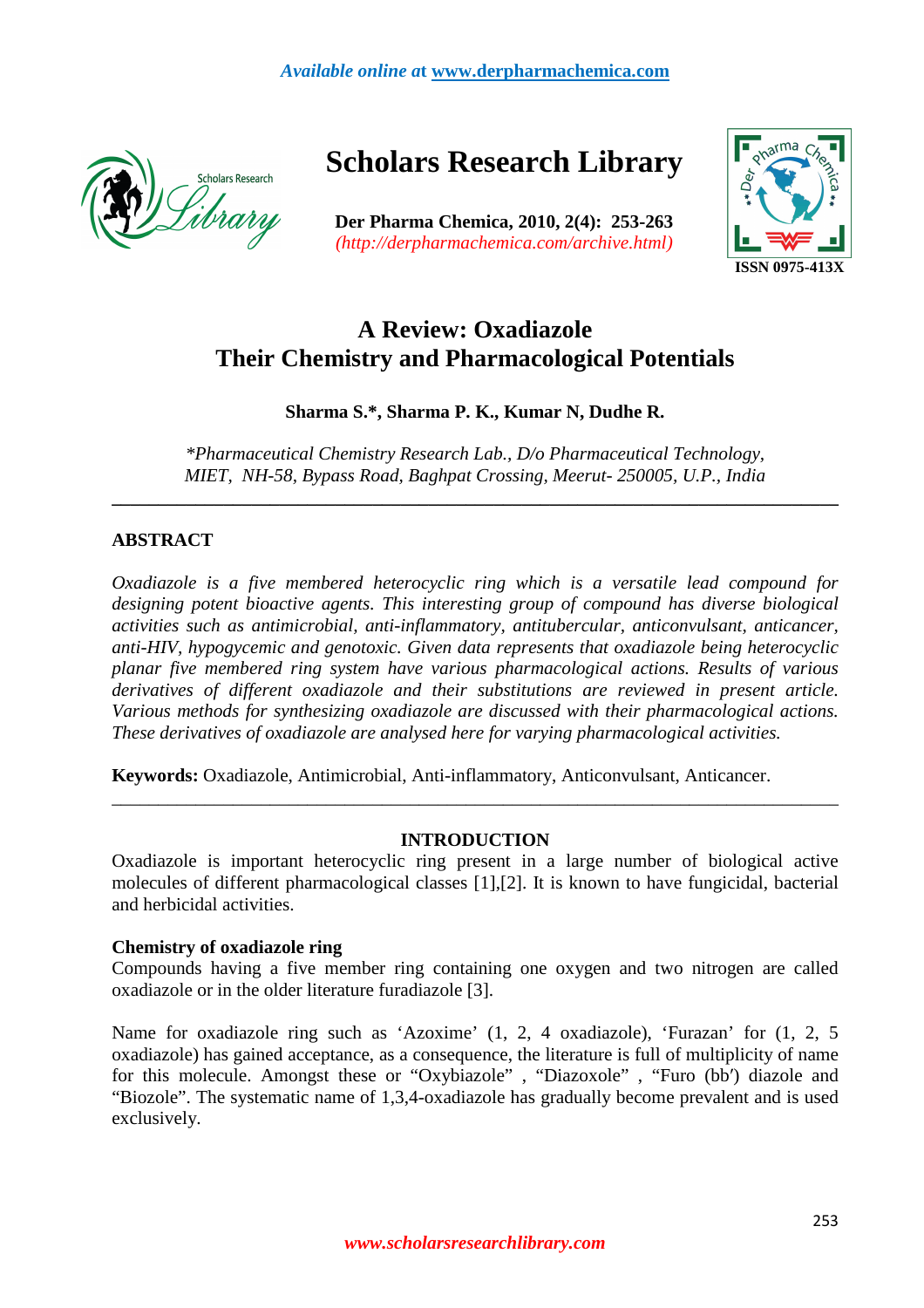

## **1,3,4-oxadiazole :**

1,3,4-oxadiazole is a liquid, which boils at 150˚c. Ainsworth first prepared it in 1965 by the thermolysis of ethylformate formly hydrazone at atmospheric pressure.





1,3,4-oxadiazole is a thermally stable aromatic molecule other aromatic system are 1,3,4 oxadiazolium cation and the exocyclic-conjugated meso ionic-1,3,4-oxadiazole and 1,3,4 oxadizolines. Also known as derivatives of the non-aromatic reduced system, 2,3 dihydro-1,3,4 oxadiazole, 2,5-dihydro-1,3,4-oxadiozole and 2,3,4,5-tetrahydro-1,3,4-oxadiazole.

## **Physical properties:**



## **Bond angles**

| <b>Angles</b> | <b>Bond angle (*)</b> |
|---------------|-----------------------|
|               | 105.6                 |
|               | 113.4                 |
| r             | 102.0                 |
|               | 113.4                 |
|               | 105.6                 |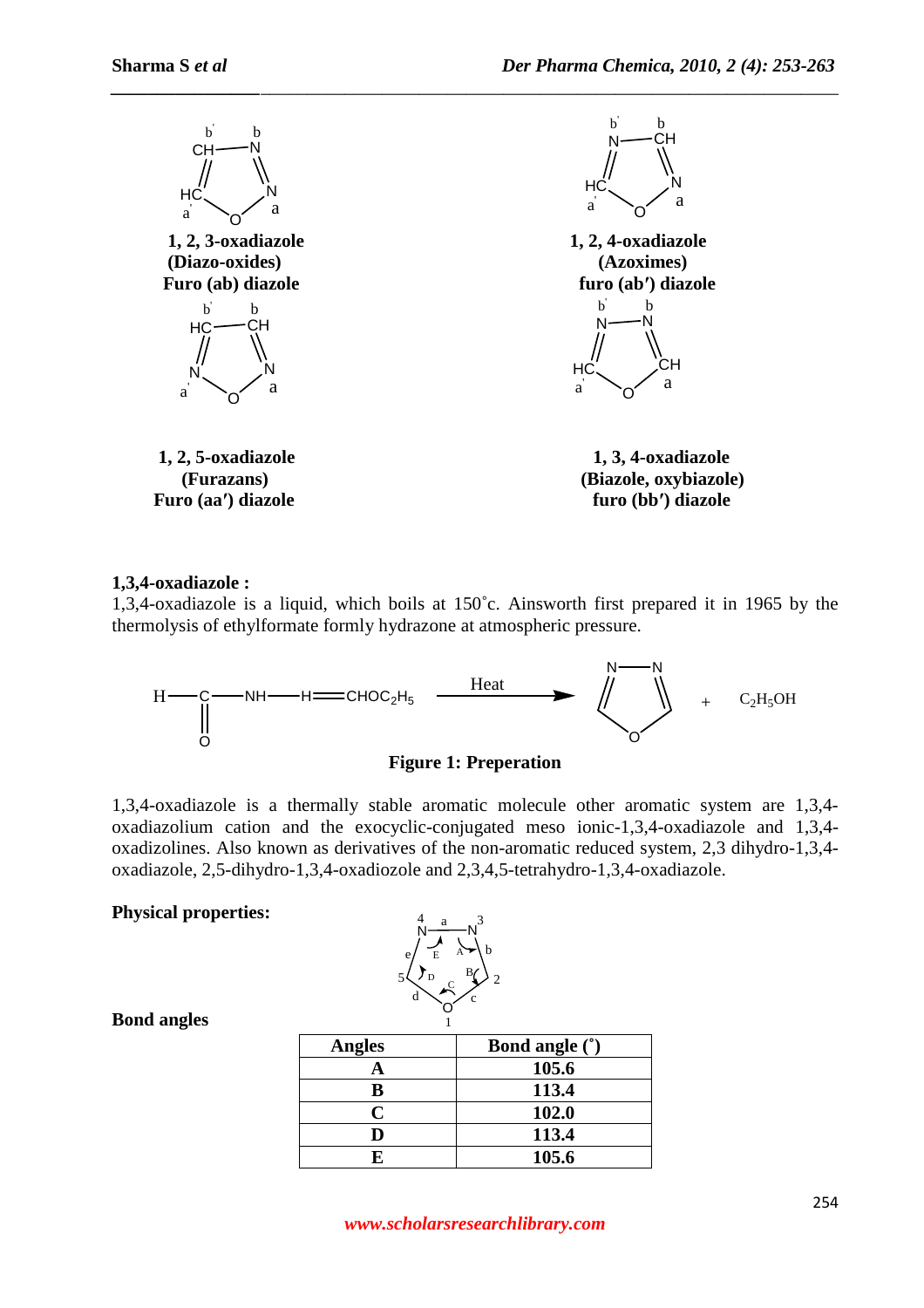*\_\_\_\_\_\_\_\_\_\_\_\_\_\_\_\_\_\_\_\_\_\_\_\_\_\_\_\_\_\_\_\_\_\_\_\_\_\_\_\_\_\_\_\_\_\_\_\_\_\_\_\_\_\_\_\_\_\_\_\_\_\_\_\_\_\_\_\_\_\_\_\_\_\_\_\_\_\_*

| <b>Bonds</b> | <b>Bond length (Pm)</b> |
|--------------|-------------------------|
| a            | 139.9                   |
| B            | 129.7                   |
| C            | 134.8                   |
|              | 134.8                   |
|              | 129.7                   |

## **Infrared spectroscopy:**

 $\triangleright$  The spectra are generally characterized by bonds at 1640-1560 cm<sup>1</sup>[4],[5],[6] (C=N), 1030- $1020 \text{ cm}^{-1}$  (C=O).

 $\triangleright$  The band for C=N stretching is useful in distinguishing between 2 amino-1,3,4-oxadiazole  $(1640-1610cm^{-1})$ .

 $\triangleright$  The molecular ion is the base peak in spectra of 1,3,4-oxadiazole and 2-amino-5-phenyl-1,3,4-oxadiazole.

 $\triangleright$  Loss of HNCO is significant in the spectrum of 2-amino-5-phenyl-1,3,4-oxadiazole.

# **Chemical properties:**

1. Diacyl-hydrazines yields 1,3,4-oxadiazole by heating with SOCl2.



**Figure 2: Preperation of oxadiazole** 

2. 1,3,4-oxadiazole are much more easily hydrolysed by acid or alkali than 1,2,4 isomer.

3. **Loss of Nitrogen:** Tetrazoles with acid chlorides ( in C5H5N at 50˚c) give 1,3,4-oxadiazole.



4. **Reactivity of 1,3,4-oxadiazole:** As 1,3,4-oxadiazole have a relatively low electron density at carbon (positions 2 and 5) and a relatively high electron density at nitrogen (positions 3 and 4), the major reactions are neucleophillic attack at carbon, generally followed by ring cleavage and electrophillic attack at nitrogen. This reactivity towards neucleophiles, also catalysed by acid, causes difficulties when carrying out reactions, which involve basic or acidic conditions. The ring is more stable when substituted by one or more aryl groups. Tautomeric oxadiazole react with electrophile at ring nitrogen, at the exocyclic heteroatom or at both centres. Reactions in the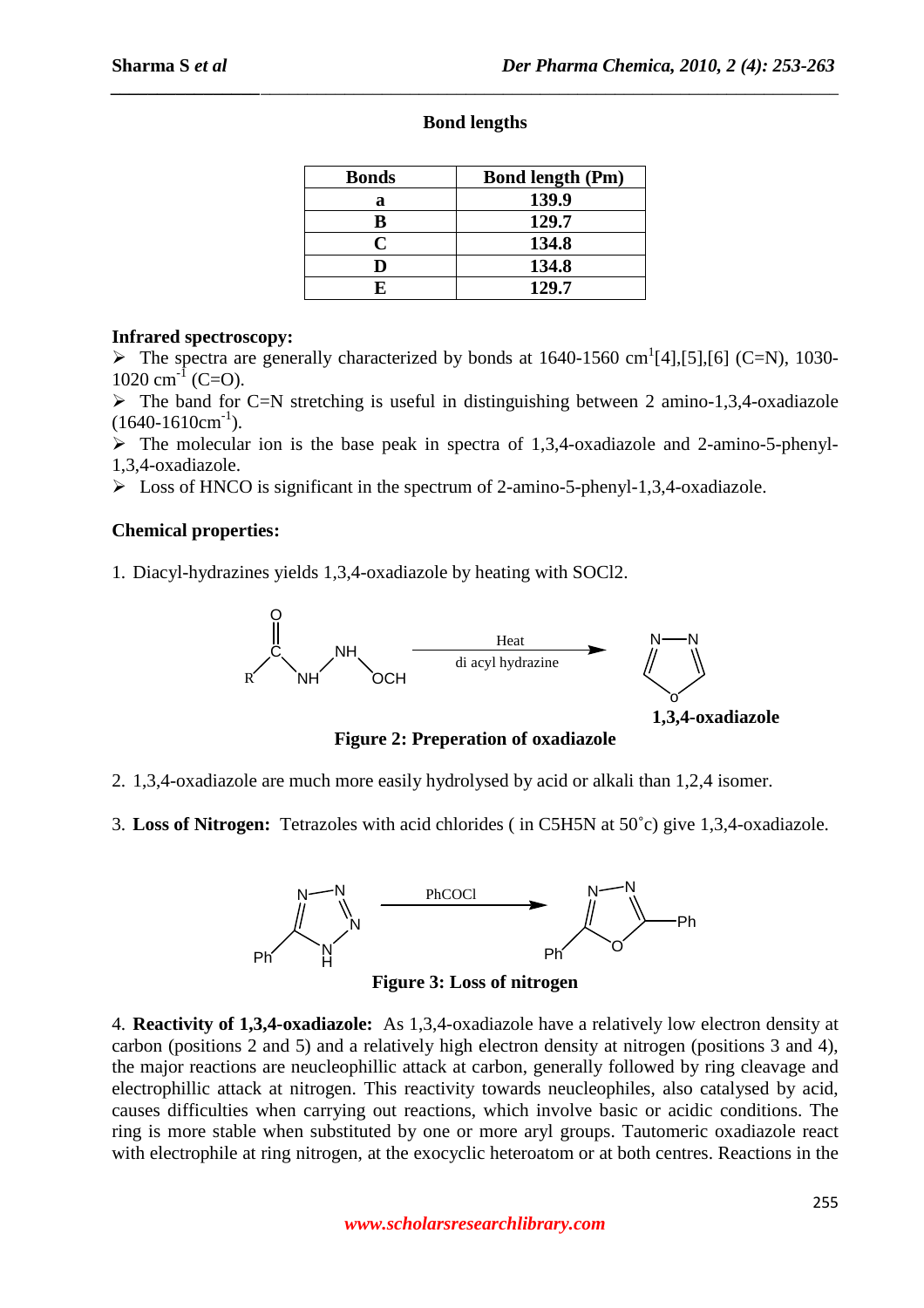substituent groups of alkyl or aryl 1,3,4-oxadiazole are possible but they are limited by the sensitivity of the ring to the reagent used.

*\_\_\_\_\_\_\_\_\_\_\_\_\_\_\_\_\_\_\_\_\_\_\_\_\_\_\_\_\_\_\_\_\_\_\_\_\_\_\_\_\_\_\_\_\_\_\_\_\_\_\_\_\_\_\_\_\_\_\_\_\_\_\_\_\_\_\_\_\_\_\_\_\_\_\_\_\_\_*

5. **Thermal and photo-chemical reactions:** 1,3,4-oxadiazole is thermally stable and this stability is increased on substitution, particularly by aryl and perfluro alkyl groups. Oxadiazolinones lose carbon dioxide at high temperature to give nitrelimines. Recyclization in the nitrelimines, formed at 210-230˚c from oxadiazolinone yields 2-alkoxy-1,3,4-oxadiazole.



**Figure 4: Thermal reaction** 

## **Oxadiazole as Anti-Microbial:**

Mohamed Ashraf Ali and Mohammad Shaharyar[7] synthesized a series of oxadiazole mannich bases by reaction between oxadiazole derivatives, dapsone, appropriate aldehydes and was evaluated against Mycobacterium Tuberculosis. Compound 3-{2-furyl[4-(4-{2-furyl [5-(2-naphthyloxymethyl)-2-thioxo-2,3-dihydro-1,3,4-oxadiazol-3 yl] methylamino} phenylsulfonyl) anilino]methyl}-5-(2-naphthyloxymethyl)-

2,3-dihydro-1,3,4-oxadiazole-2-thione from all the synthesized compounds have shown best activity against M. Tuberculosis and isoniazid resistant M. Tuberculosis.



## **Figure 5: 3-{2-furyl[4-(4-{2-furyl[5-(2-naphthyloxymethyl)-2-thioxo-2,3-dihydro-1,3,4 oxadiazole-3yl]methylamino}phenylsulfonyl)anilino]methyl}-5-(2-naphthyloxymethyl)-2,3 dihydro-1,3,4-oxadiazole-2-thione**

Manish Kumar Mishra et.al.[8] synthesized  $6 -$  Methyl  $- 4 -$  aryl  $- 5 - (5 -$  phenyl  $-1, 3, 4$ oxadiazol -2- yl) -1, 2, 3, 4-tetrahydropyrimidine-2(1*H*)-one. Among the derivatives **3e** has significant effect against Streptococcus *pneumonia*(+ve) and **3b** has significant activity effect *Escheria coli* (-ve).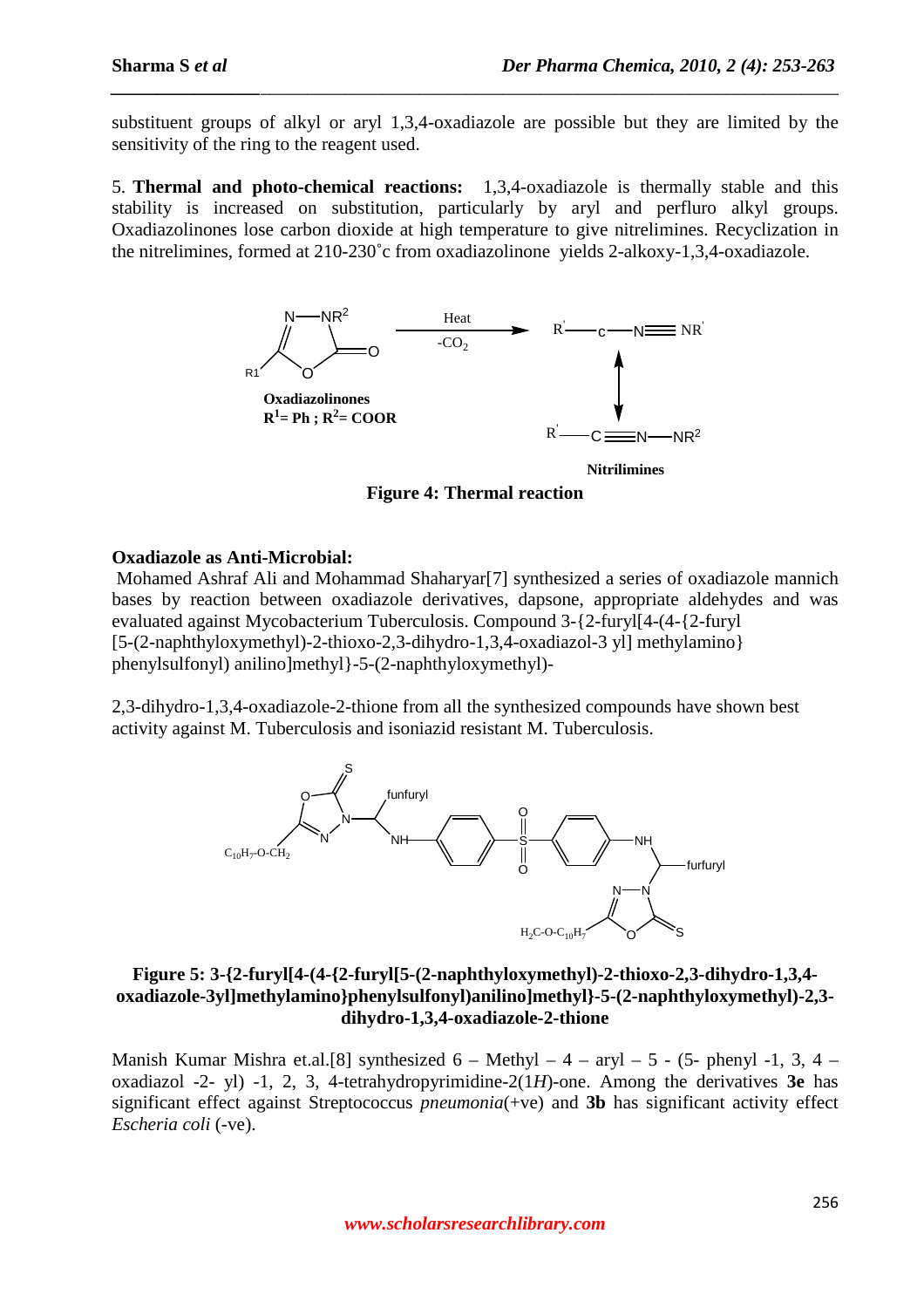

*\_\_\_\_\_\_\_\_\_\_\_\_\_\_\_\_\_\_\_\_\_\_\_\_\_\_\_\_\_\_\_\_\_\_\_\_\_\_\_\_\_\_\_\_\_\_\_\_\_\_\_\_\_\_\_\_\_\_\_\_\_\_\_\_\_\_\_\_\_\_\_\_\_\_\_\_\_\_*

For compounds: 3b- R= OCH<sub>3</sub>, X= O **3e-**  $R = NO_2$ ,  $X = O$ **Figure 6: compound 3b and 3e** 

M. Shahar Yar et.al.[9] synthesized a series of novel 2,5-disubstituted 1,3,4-oxadiazole derivatives and was tested for in. vitro Anti-Microbial activity. 2-(2

naphthyloxymethyl)-5-phenoxymethyl-1,3,4-oxadiazole exhibited > 90% inhibition among all the synthesized compounds.



**Figure 7: 2-(2naphthyloxymethyl)-5-phenoxymethyl-1,3,4-oxadiazole** 

Mojahidul Islam et.al.[10] synthesized a series of 5-{3'-oxo-6'-(substituted aryl)-2',3',4',5' tetrahydropyridazin-2i-ylmethyl}-2-substituted 1,3,4-oxadiazole and then final compounds were tested for their anti- bacterial activity using cup plate method. Out of all the synthesized compounds **2e and 4e** found to be most potent derivative as compared to the standard drug.

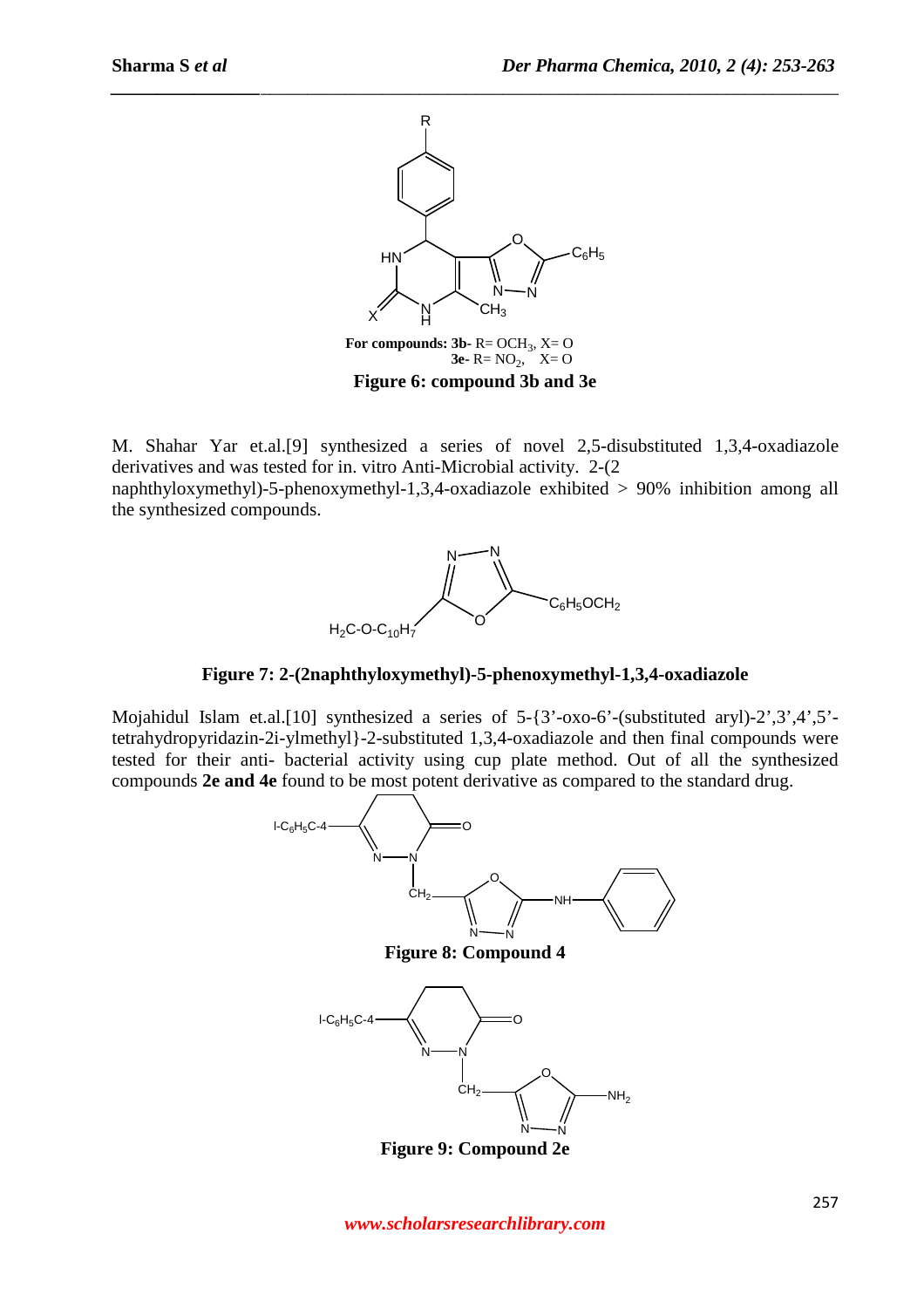Rakesh Chawla, Anshu Arora[11] synthesized some new 3-acetyl-5-(3-chloro-1

benzo[*b*]thiophen-2-yl)-2-substituted phenyl-2,3-dihydro-1,3,4-oxadiazoles and 2-(3-chloro-1 benzo[*b*]thiophen-2-yl)-5-substituted phenyl-1,3,4-oxadiazoles and was evaluated for Anti-Microbial activity. Compounds **4c and 4e** were found to be most potent against activites, even better than the standard drugs i.e. ciprofloxacin.

*\_\_\_\_\_\_\_\_\_\_\_\_\_\_\_\_\_\_\_\_\_\_\_\_\_\_\_\_\_\_\_\_\_\_\_\_\_\_\_\_\_\_\_\_\_\_\_\_\_\_\_\_\_\_\_\_\_\_\_\_\_\_\_\_\_\_\_\_\_\_\_\_\_\_\_\_\_\_*



**Figure 10: Compounds 4c and 4e** 

Nitin Bhardwaj et.al.[12] synthesized 1,3,4-oxadiazole from different compounds and was tested for Anti- Microbial activity on different strains. A total of four compounds were synthesized out of those only three found to be effective against bacterial strains and none of the streins were found to be effective against fungal strain.



R= For compound 1= H, 2= 3-ClC<sub>6</sub>H<sub>5</sub>, 4= 2-ClC<sub>6</sub>H<sub>5</sub>, 5= C<sub>6</sub>H<sub>5</sub> **Figure 11: Compounds 1,2,4 and 5** 

B. Chandrakantha[13] synthesized a series of new 1,3,4-oxadiazole with 2-fluoro-4-methoxy moiety and are tested for Anti-Microbial activity. **4a and 4b** from all synthesized compounds showed significant anti-bacterial activity against Escherichia coli and Pseudomonas aeruginosa, **4i** showed anti-fungal activity against C. Albicans.



For compound 4a: R=2-fluoro-4-methoxyphenyl,  $R_1=CH_3$ ,  $R_2=Br$ ,  $R_3=H$ ,  $R_4=H$ 4b: R=2,3,4-trifluorophenyl,  $R_1 = F$ ,  $R_2 = H$ ,  $R_3 = OCH_3$ ,  $R_4 = H$ 4i: R=2-fluoro-4-methoxyphenyl,  $R_1=Br$ ,  $R_2=H$ ,  $R_3=H$ ,  $R_4=Cl$ 

**Figure 12: Compounds 4a, 4b and 4i**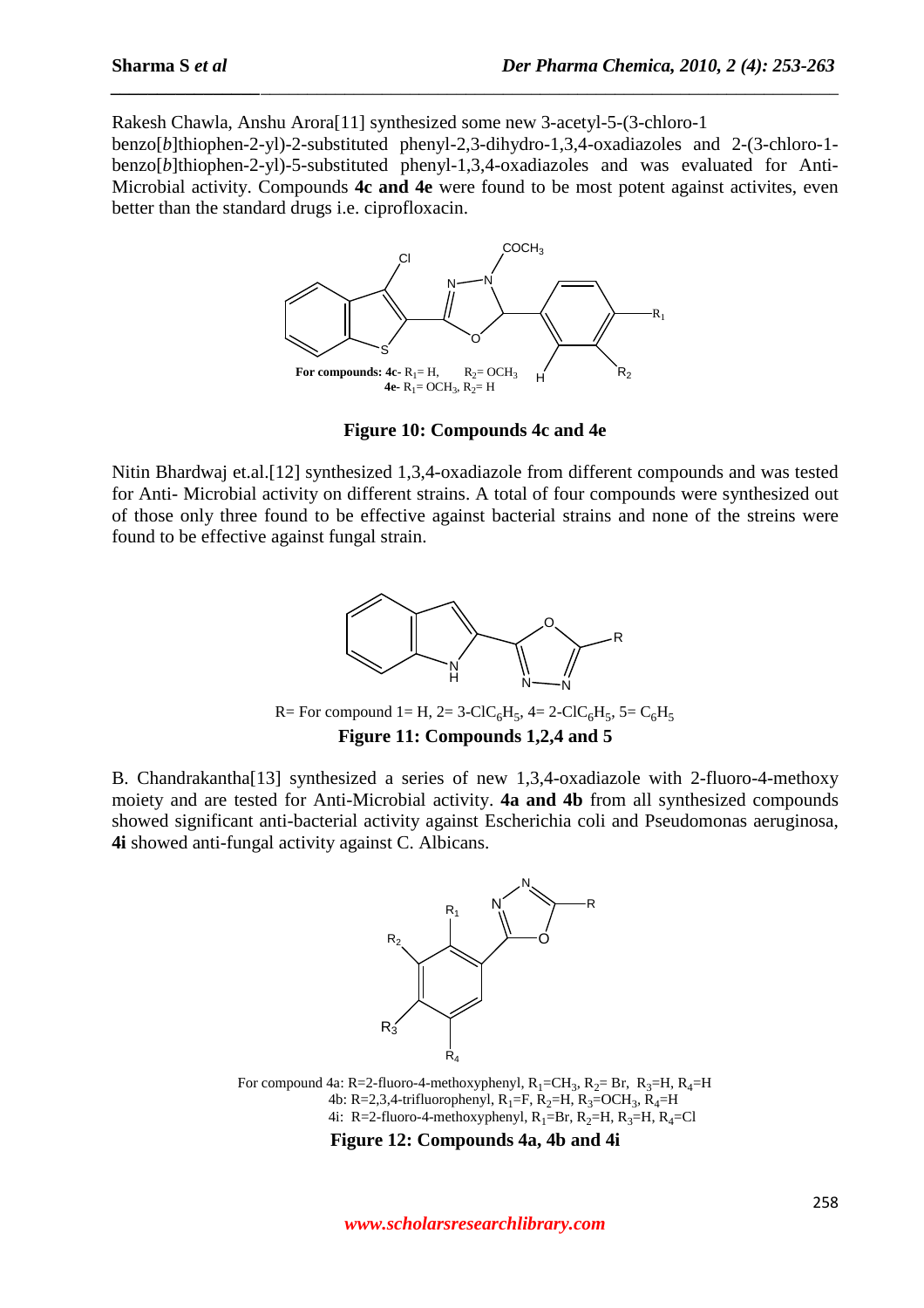Yan Li et.al.<sup>[14]</sup> synthesized fifteen novel (E)-a-(methoxyimino)-benzeneacetate derivatives. Bioassays indicated that compound **1a-1o** showed potent fungicidal activity against Rhizoctonia solani, Botrytis cinereapers, Gibberella zeae, Physalospora piricola and Bipolaris mayclis and 1a-1o showed potent fungicidal activity against R. Solani.

*\_\_\_\_\_\_\_\_\_\_\_\_\_\_\_\_\_\_\_\_\_\_\_\_\_\_\_\_\_\_\_\_\_\_\_\_\_\_\_\_\_\_\_\_\_\_\_\_\_\_\_\_\_\_\_\_\_\_\_\_\_\_\_\_\_\_\_\_\_\_\_\_\_\_\_\_\_\_*



**Figure 13: Compounds 1a- 1o** 

Bao-An Song et.al.[15] synthesized compounds using the key intermediates 5-(3,4,5 trimethoxyphenyl)-1,3,4-thiadiazole-2-thiol or the oxadiazole analogue and tested for fungicidal activity. From all the synthesized compounds **10i and 10j** can inhibit mycelia growth by approximately 50% *in vitro* against ten kinds of fungus.



**Figure 14: Compounds 10i and 10j** 

## **Oxadiazole as Anti-inflammatory and analgesics:**

B. Jayashankar et.al.[16] synthesized a series of novel ether-linked bis(heterocycle)s. All the synthesized compounds were screened for anti-inflammatory and analgesic activities.**7d** and **7g**  showed excellent activity against ibuprofen and aspirin.



For copounds **7d:**  $R_1R_2 = 3 - 0$ <sub>2</sub> $N_cH_4$ **7g:** R,R'= 2,4- $Cl_2C_6H_3$ **Figure 15: Compounds 7d and 7g** 

Shashikant V. Bhandari et.al.[17] synthesized a series of S-substituted phenacryl 1,3,4-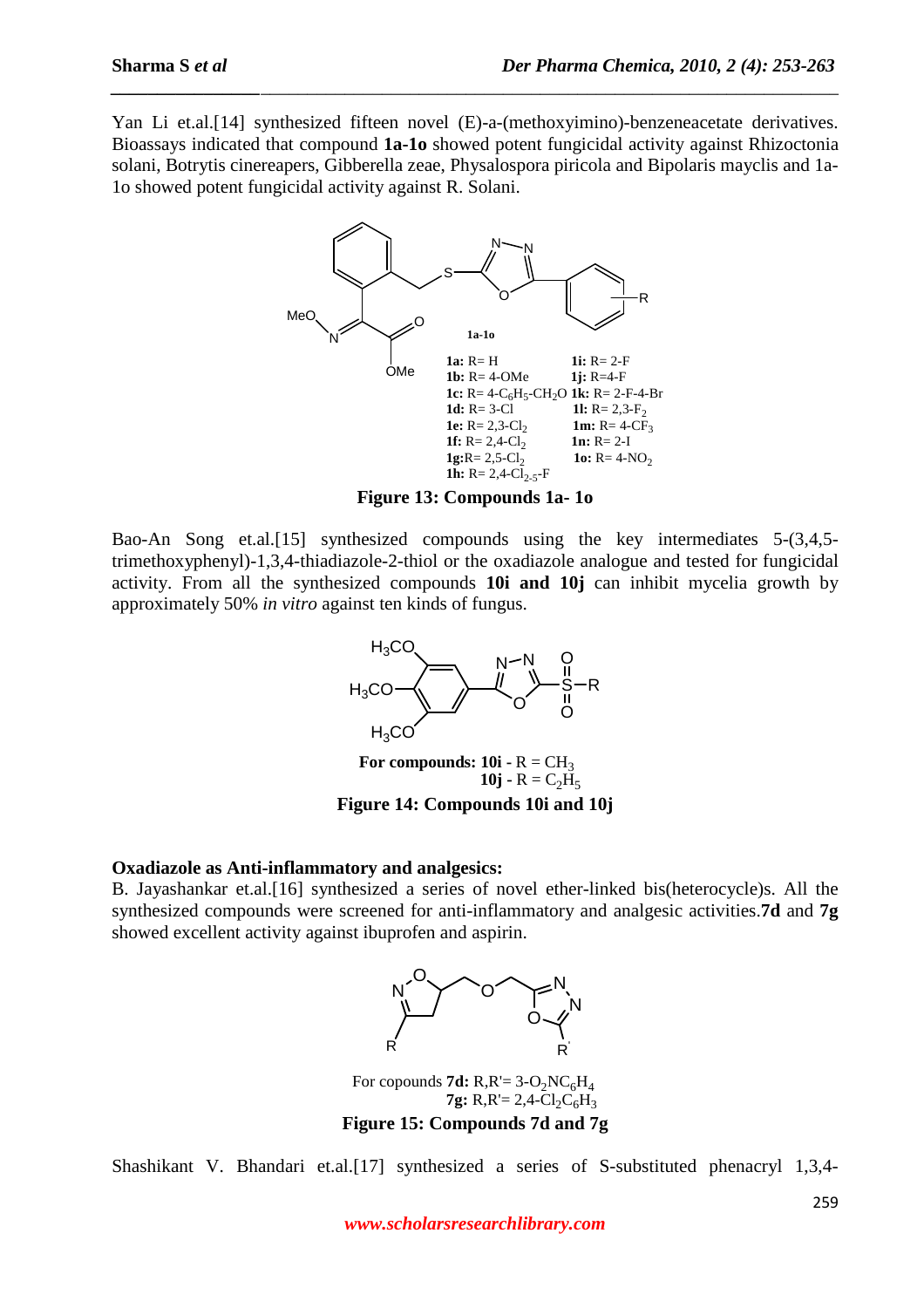oxadiazole and Schiff bases derived from 2-[(2,6-dichloroanilino) phenyl] acetic acid (diclofenac acid). Total eighteen compounds were synthesized and out of those only eight were found to have significant anti-inflammatory activity with significant analgesic activity in acetic acid induced writhing models with no ulcerogenic activity. Among those eight active compounds **3k and 4b** found to have most prominent and consistent anti-inflammatory activity.

*\_\_\_\_\_\_\_\_\_\_\_\_\_\_\_\_\_\_\_\_\_\_\_\_\_\_\_\_\_\_\_\_\_\_\_\_\_\_\_\_\_\_\_\_\_\_\_\_\_\_\_\_\_\_\_\_\_\_\_\_\_\_\_\_\_\_\_\_\_\_\_\_\_\_\_\_\_\_*



**Figure 17: Compound 3k** 

Mohd Amir et.al.<sup>[18]</sup> synthesized a series of new 1,3,4-oxadiazole derivatives and 1,2,4-triazine-5-one derivatives. All the compounds were screened for their Anti-inflammatory activity by using carrageenin-induced rat paw edema method. Compounds **2d and 2j** among all the synthesized compounds showed maximum anti-inflammatory activity.



**Figure 18: Compounds 2d and 2j** 

## **Oxadiazole as Anti- convulsant:**

Mohammad Shaharyar et.al.[19] synthesized a series of five membered heterocyclics and was tested for convulsion. From the synthesized compounds **(IIf)** 2-(4-chlorophenyl)amino-5-(4 pyridyl)-1,3,4-thiadiazole and **(IIIf)** 2-(4-chlorophenyl)amino-5-(4-pyridyl)-1, 3, 4oxadiazole showed potent activity.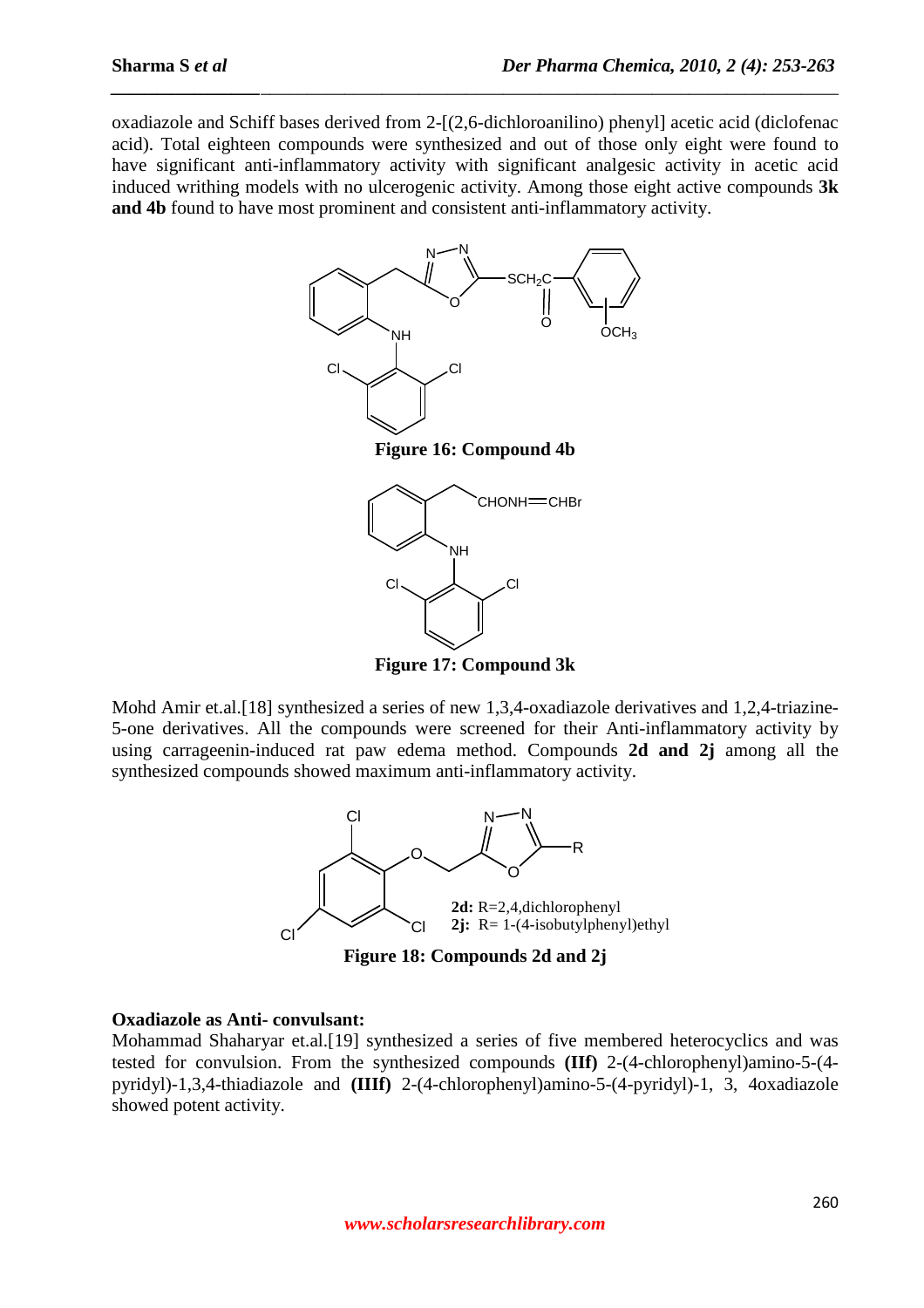

*\_\_\_\_\_\_\_\_\_\_\_\_\_\_\_\_\_\_\_\_\_\_\_\_\_\_\_\_\_\_\_\_\_\_\_\_\_\_\_\_\_\_\_\_\_\_\_\_\_\_\_\_\_\_\_\_\_\_\_\_\_\_\_\_\_\_\_\_\_\_\_\_\_\_\_\_\_\_*

#### **Oxadiazole as Anti-cancer:**

Baoan Song et.al.[20] synthesized some 3-acetyl-2-substituted phenyl-5-(3,4,5 trimethoxyphenyl)-2,3-dihydro-1,3,4-oxadiazole derivatives. Among the synthesized compounds **2a, 2b, 2c, 2f, 2l and 2m** highly active against PC3 cells and **2a, 2c and 2f** are moderately active against Bcap37 and BGC823 cells.



R= **a:** 2-F; **b:** 3-F; **c:** 4-F; **d:** 2-CF<sup>3</sup> ; **t:** 4-CF<sup>3</sup> ;**l:** 3,5-2Cl; **m:** 2,4-3OCH<sup>3</sup> **Figure 20: compounds a, b, c, d, f, l and m** 

Xiaohu Ouyang et.al.[21] synthesized derivatives of oxadiazoles and are evaluated for their ability to inhibit tubulin polymerization and to arrest mitotic division of tumor cells. Among the synthesized compounds, **10** showed potent activity.



**Figure 21: Compound 10** 

## **CONCLUSION**

Oxadiazole moiety and its various derivatives studied frequently in the past time and found potent in various pharmacological and pathological conditions, which are dicussed in drief in this article. This article mainly focused on the various derivatives of oxadiazole showed various important pharmacological activities, like compound 3-{2-furyl[4-(4-{2-furyl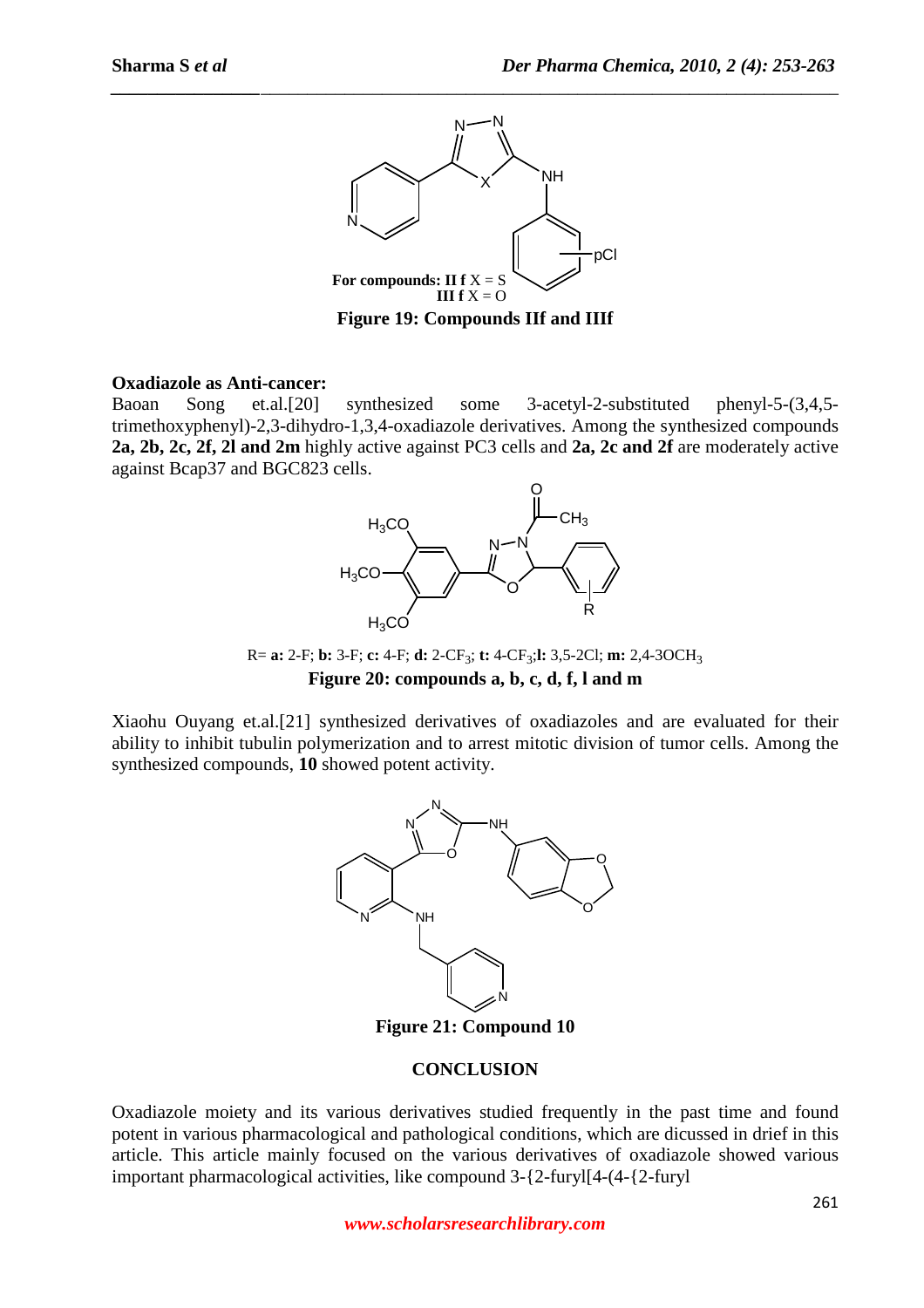[5-(2-naphthyloxymethyl)-2-thioxo-2,3-dihydro-1,3,4-oxadiazol-3

yl]methylamino}phenylsulfonyl)anilino]methyl}-5-(2-naphthyloxymethyl)-

2,3-dihydro-1,3,4-oxadiazole-2-thione have shown best activity against M. Tuberculosis and isoniazid resistant M. Tuberculosis, significant effects of different compounds as antimicrobials like derivatives of  $6 - \text{Methyl} - 4 - \text{aryl} - 5 - (5 - \text{phenyl} - 1, 3, 4 - \text{oxadiazol} - 2 - \text{vl}) -1, 2, 3, 4 - \text{clustol} - 4 - \text{aryl} - 4 - \text{aryl} - 4 - \text{chil} - 4 - \text{chil} - 4 - \text{chil} - 4 - \text{chil} - 4 - \text{chil} - 4 - \text{chil} - 4 - \text{chil} - 4 - \text{chil} - 4 - \text{chil} - 4 - \text{chil} - 4$ tetrahydropyrimidine-2(1*H*)-one, 2-(2naphthyloxymethyl)-5-phenoxymethyl-1,3,4-oxadiazole, 5- {3'-oxo-6'-(substituted aryl)-2',3',4',5'-tetrahydropyridazin-2i-ylmethyl}-2-substituted 1,3,4 oxadiazole etc.

*\_\_\_\_\_\_\_\_\_\_\_\_\_\_\_\_\_\_\_\_\_\_\_\_\_\_\_\_\_\_\_\_\_\_\_\_\_\_\_\_\_\_\_\_\_\_\_\_\_\_\_\_\_\_\_\_\_\_\_\_\_\_\_\_\_\_\_\_\_\_\_\_\_\_\_\_\_\_*

Anti-inflammatory and analgesic activities are also been studied. Compounds that are found to be active are novel ether-linked bis(heterocycle)s, S-substituted phenacryl 1,3,4-oxadiazole, new 1,3,4-oxadiazole and 1,2,4-triazine-5-one derivatives. Various other activities are also been studied like anticonvulsant, anticancer, anti-HIV etc.

Thus by studying all the derivatives showing variety of activities can say that oxadiazole ring have been explored in past years and is still be used for future development of new drugs against many more pathological conditions.

## **Acknowledgment:**

We are heartily thankful to all the staff of NISCAIR and AIIMS for their co-operation and guidance in searching various articles and journals for completing this review.

# **REFERENCES**

[1] Gadaginamath G S, shyadligeri A S, Kavali R R, *Indian J Chem*, **(1999),** 38B , 156.

[2] Renukadevi P, Birada J S, *Indian J Hetrocyclic Chem*, **(1999)**, 9, 107.

[3] Abadi AH, Eissa AA and Hassan GS. *Chem. Pharm. Bull*., **(2003),** 51,838–844.

[4] M.O. Losinskii, P.S. Pelkis, zh. Obshch. Khim. 32, 526 (**1962**); M.O. Losinskii, P.S. Pelkis, S.N. Sanova, idib., **(1963),** 33, 2231.

[5] M. Milone, E. Borello, Gazz. *Chem. Ital*., **(1951),** 81,, 677.

[6] J. Barrans, compt. Rent., **(1959),**249,,1096.

[7] Mohamed Ashraf Ali, Mohammad Shaharyar, *Bioorganic & Medicinal Chemistry Letters*, **(2007),**17, 3314–3316.

[8] Manish Kumar Mishra, A K Gupta, S Negi, Meenakshi Bhatt, *International Journal of Pharma Sciences and Research (IJPSR)*, **(2010),**Vol.1(3),, 172-177.

[9] M. Shahar Yar, A. Ahmad Siddiqui and M. Ashraf Ali, *Journal of the Chinese Chem. Society*, **(2007)**, 54, 5-8.

[10] Mojahidul Islam, Anees Siddiqui, Ramadoss Rajesh, Afroz Bakht and Sunil Goyal, *Acta Poloniae Pharmaceutica n Drug Research*, **(2008),** Vol. 65 No. 4 pp., 441-447.

[11] Rakesh Chawla, Anshu Arora, Manoj Kumar Parameshwaran, Prabodh Chander Sharma, Sukumar Michael, Thengungal Kochupappy Ravi, *Acta Poloniae Pharmaceutical ñ Drug Research*, **(2010),**Vol. 67 No. 3 pp., 247-253.

[12] Nitin Bhardwaj, S.K. Saraf, Pankaj Sharma, Pradeep Kumar, Syntheses, *E-Journal of Chemistry* **(2009)**, 6(4), 1133-1138.

[13] B. Chandrakantha, Prakash Shetty, Vijesh Nambiyar, Nishitha Isloor, Arun M. Isloor, *European Journal of Medicinal Chemistry*, **(2010),** 45, 1206–1210.

[14] Yan Li, Jie Liu, Hongquan Zhang, Xiangping Yanga and Zhaojie Liu, *Bioorganic & Medicinal Chemistry Letters*, **(2006),** 16, 2278–2282.

[15] Cai-Jun Chen, Bao-An Song, Song Yang, Guang-Fang Xu, Pinaki S. Bhadury,Lin-Hong Jin, De-Yu Hu, Qian-Zhu Li, Fang Liu, Wei Xue, Ping Lu and Zhuo Chen, *Bioorganic & Medicinal Chemistry*, **(2007),** 15, 3981–3989.